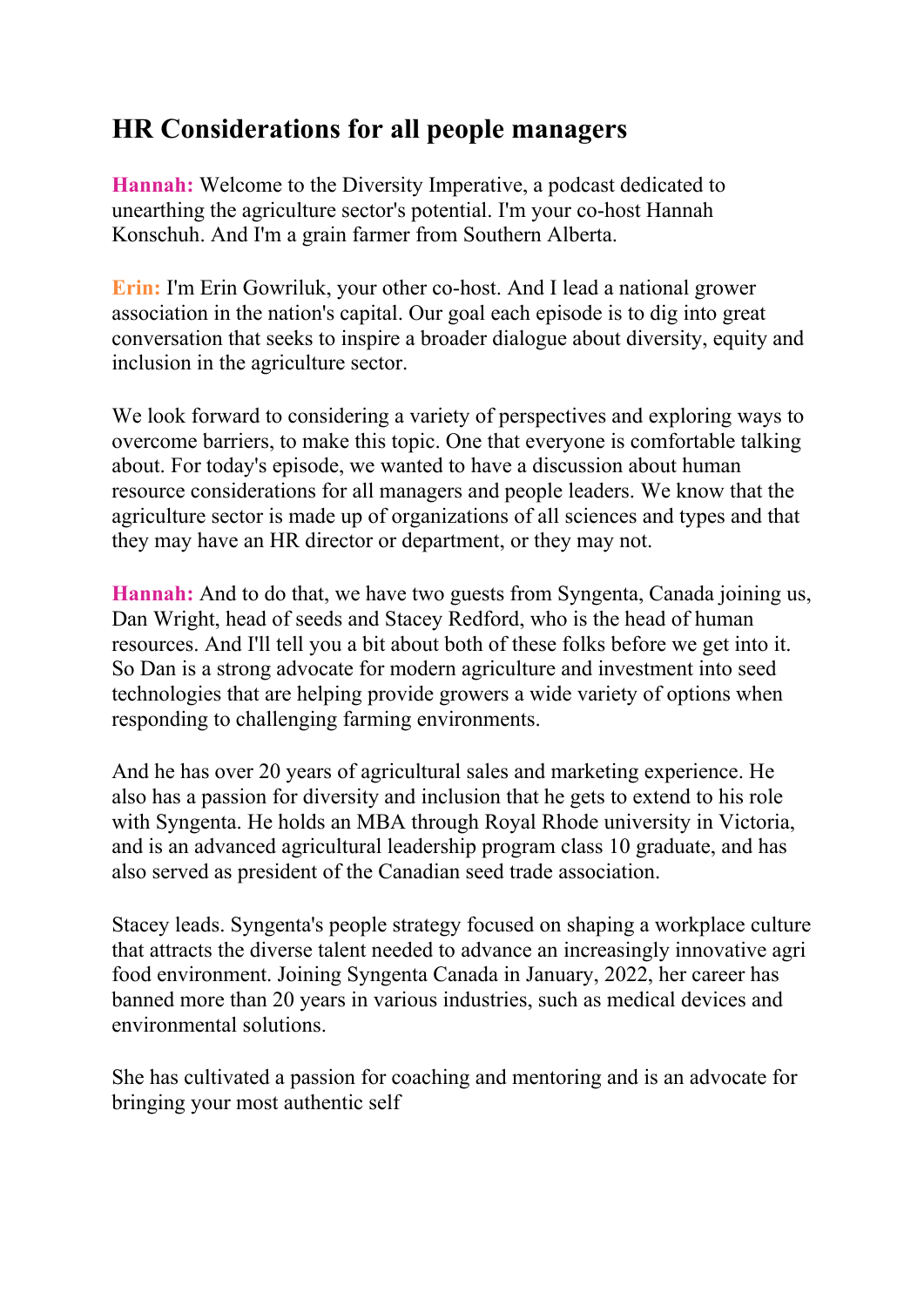**Erin:** And of course we want to thank Syngenta Canada for their support, their continued support of the diversity imperative, as well as lending their voices to this conversation today and every day.

So welcome to you both. Welcome to the Diversity Imperative, Stacey and Dan,

I should say, welcome back Dan to the show because I believe this is your third time. Now as a guest, we appreciate your ongoing support and your continued engagement. And we wanted to take this opportunity now in season two to circle back. Following the first episode of the diversity imperative that we recorded last year, you joined Hannah and I to talk about the de and I journey that Syngenta had embarked on.

And we wanted to ask you a bit about how that journey has progressed in the last year, both for the organization, but also Dan for you personally.

**Dan:** Yeah. It's um, So first the word journey is something that we've actually been debating, um, because, um, or challenged about, I guess it's when you ask, um, we talk about it, right?

We say we're, we're on a journey, but people want see where's the progress. Um, what are we doing? Um, and Stacey and I were talking about this just last week and, um, Stacey made a great point. If we're not on a journey, then we think that we've got to where we need to be, and we need to continue to make progress all the time.

I think we'll always be on a journey. Um, doesn't mean we're not making progress though. Right? And so then you share the progress that we're making. Um, and the challenge comes somewhat faster. Some want see the change. Um, sometimes we're afraid to make mistakes before we get too far. So, um, I think, and that's making mistakes has come up on the podcast, um, before as well, not being afraid to make mistakes.

Nobody's perfect. Um, but it, the more we can have conversations and be authentic about it, VR authentic, then it's going to be just fine. Um, as an organization, we're building a, a full strategy. Um, and I think that's really important. Um, I think it's also important that we don't freeze until it's complete. Um, I, I think that's, um, making sure you have your strategy a hundred percent done, uh, before you do anything, I don't think that's required.

I think we can start to do stuff and we are, um, doing great things before we complete the strategy and, um, And like all strategy, it's never complete. It's, it's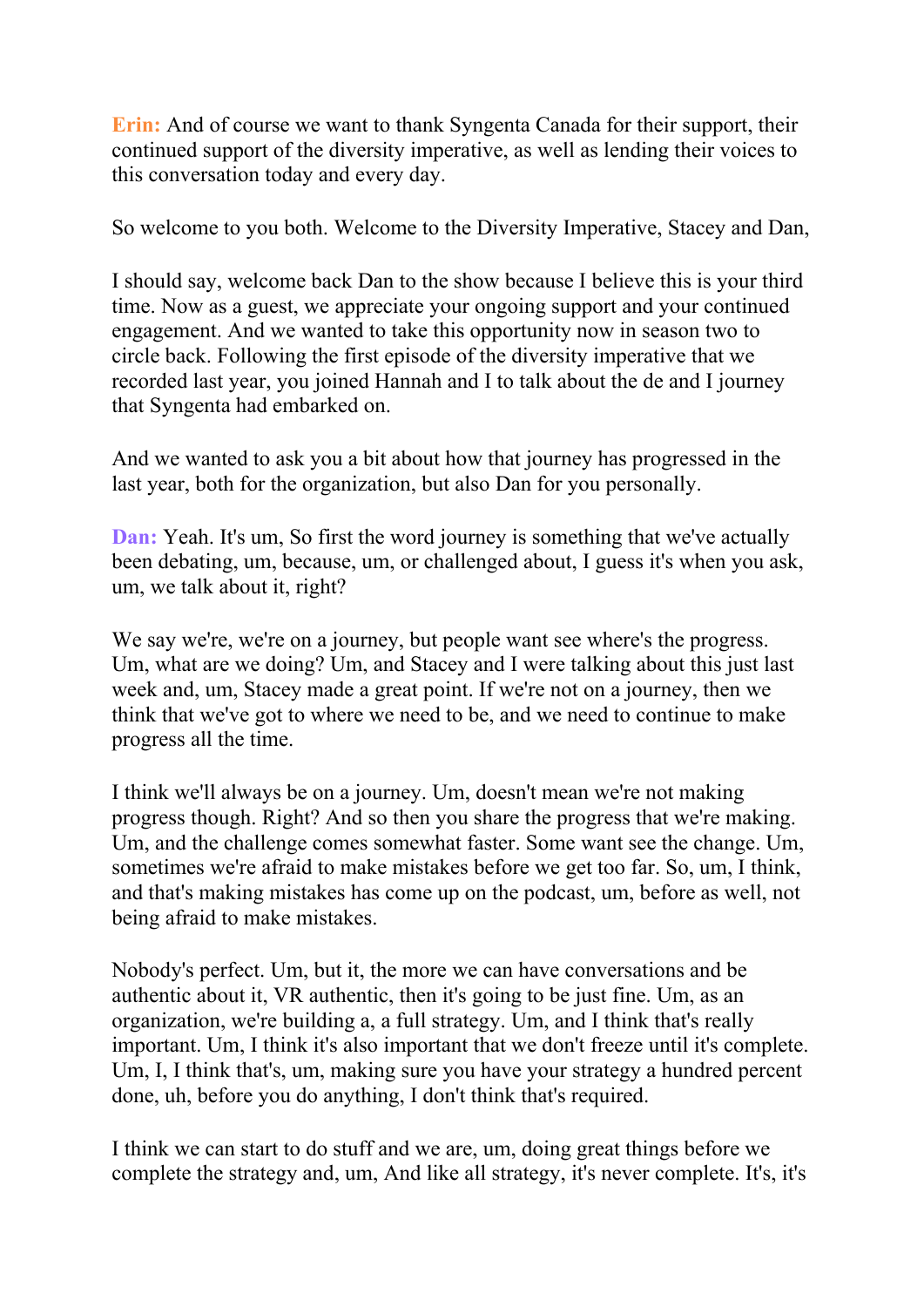also a journey that continues to evolve as you make all those different things. So, um, yeah, I think we're making really good progress. We formed a C business unit, I think, uh, a year ago from where we are.

Um, when we last chatted, uh, and our looking at that, our, our leadership team has 11 people on it. Six females, five male. Um, which was, um, exciting. Um, what's interesting people say you've got a real diverse team and the team says, no, we have gender diversity. And so we have work to do still, um, And I think for us, one thing that we'd look at is how do we get the next layer into that and make sure people are getting good experiences so that if they want have more growth opportunities and, and escalate higher in the organization, that those opportunities happen.

And we're doing things with projects, um, special projects outside their normal job. You always have to be careful that it's not. Adding a whole bunch of work and making them work extra hours that you give them capacity to do so in their normal time. But it also gives capacity so they can move around and, and also grow as, uh, people.

So I've really enjoyed what that's looked like over the last year and watching, watching people get new opportunities and just do an awesome job. It's been a lot of.

**Erin:** Thanks Dan, and, and welcome to the diversity imperative of Stacey. And with that welcome also to, to the agriculture sector, you joined Syngenta about a year ago, replacing someone who'd been in the role for 27 years, which is really quite remarkable.

So you're bringing in a bit of an outsider's perspective. If you will, into this conversation, the one in particular that Syngenta's having, which is always exciting. Tell me a bit about what you experienced as a newcomer, walking into this organization whose, uh, de and I journey was already well underway.

Some of the challenges and opportunities that you've identified and the legacy that was left as you step into the role that was led by a 27 year veteran.

**Stacey:** Yeah. Um, you know, first off, just the experience with, with meeting some of the, the people in the organization. For me that was, you know, one of the decisions to, to say yes to, uh, to such a fantastic organization.

I, uh, I started doing some digging and, and finding out that they were on this path from an ed and I perspective and. you know, as a newcomer from out of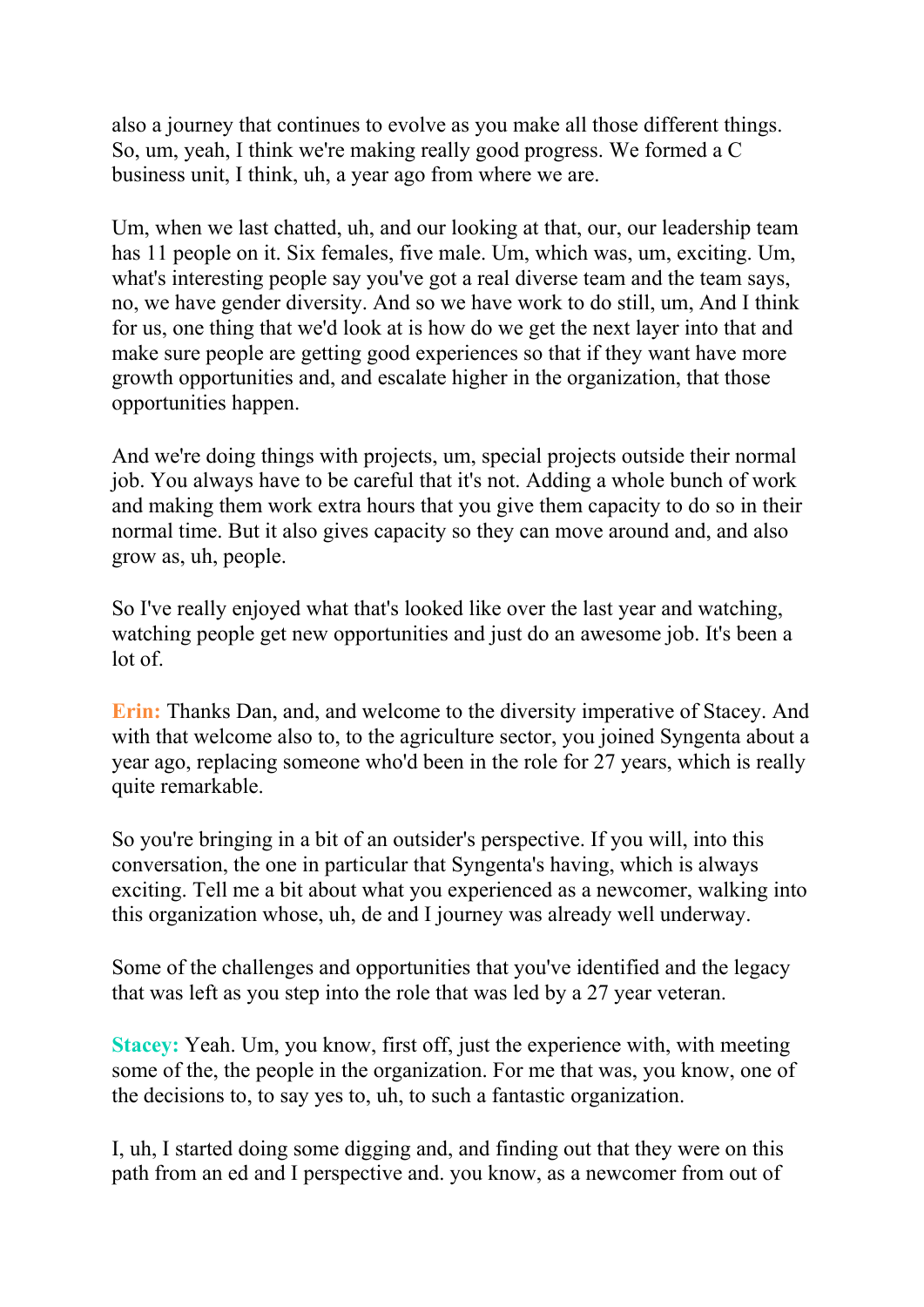industry, you want be careful. Um, but also we have high, high engagement scores and, uh, employee engagement scores that is, and you don't want break anything.

Right? You've got this nice momentum happening, but you don't, uh, you don't want make change for the sake of change and potentially disrupt something fantastic. That's happening. So, as I walked in, what I recognized is that, you know, we've got. We've got really great passion, not only from a leadership standpoint, which is, is difficult.

Um, in, in a lot of organizations, I would say, um, to get that leadership buy in, but you have this almost groundswell from the bottom up and grassroots movement forward in terms of ed and I. So to Dan's point when he was talking about, Hey, let's, let's go faster. Let's do more. Let's do this. Let's do that. I think the challenge has been, how do you harness that?

And, and how do you make it make sense? Um, so that we're actually accomplishing what we need. We need to going be going forward

**Hannah:** Stacey, when you're talking about harnessing the swell and the momentum, I know from a little bit of prep that we did for this conversation, that you're implementing a new strategy. So tell us a bit about where the diversity, equity and inclusion, um, initiative or, or movement, where does it now live in? Syngenta like, where does the…. Where's the engine house that is sort of powering all of this work.

**Stacey:** That's a great question. You know, um, again, when I, when I look at, you know, Syngenta, I think that the most unique piece about working here is that you actually get it from both ends, right? You get it from this employee push that says, Hey, we want more, we want do more.

And we're so excited about this. You get this top down where you've got leaders saying, yes, we, we need to go. We need to go faster as well. And truly it's been about how do you organize that? Right? How do you, how do you put that together? So that we're actually accomplishing something. And so we've been, uh, we've been working through our leadership, uh, team to say, okay, where are going to be our key areas of focus, because you can't focus on everything because you, you won't achieve anything.

And how do we move the needle, you know, year over year going forward. And that has really come down to some action plans. Um, for those particular areas that we're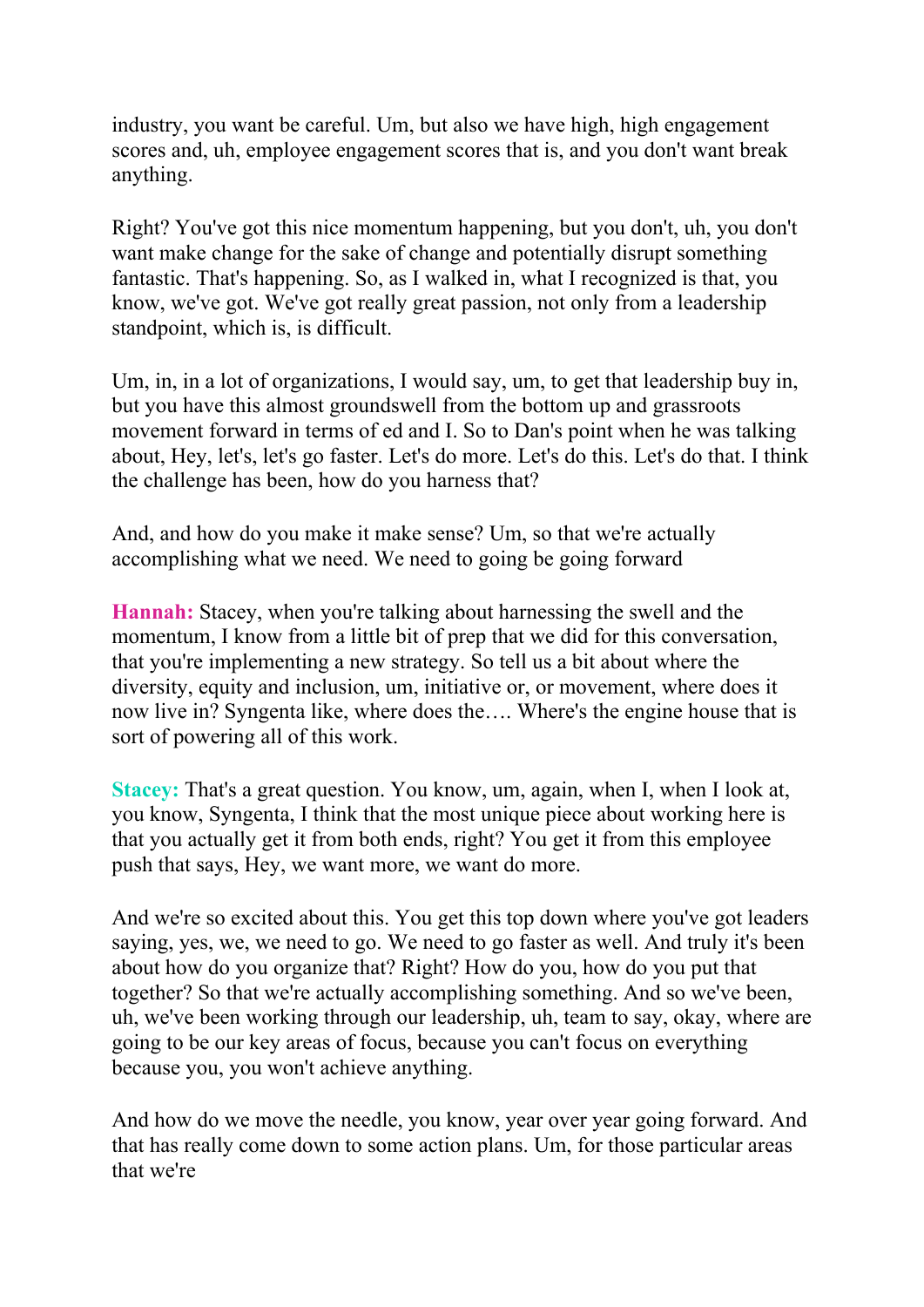**Hannah:** focused on. Does it now live with you in the HR department?

**Stacey:** Just so I'm clear on that. Yes, actually. Um, initially it, it wasn't living in HR at all.

So when I had joined the organization, it was sort of, um, off to the side as something that was happening within the organization and from an HR strategy standpoint, you know, it made a lot of sense to make sure that. Pulling that, into that, that HR function as an owner. That's not to say that, you know, everybody doesn't have the responsibility to make sure that we're, we're owning ed and I, but it's to say that it really needs somewhere where you get that extra push and focus.

So that was new in terms of the, the HR strategy for Syngenta Canada.

**Hannah:** Okay. Nice. So it's, it's kind of about organizing and harnessing and sort of just thinking about the most strategic way to keep it moving forward, if that's a fair way to, to characterize that.

**Stacey:** Absolutely. Absolutely. Again, lots of passion.

Um, but it's, it's the, the direction that we need to, to kind of get some traction. Okay. So now I

**Hannah:** have a sort of provocative question for you, and I'm really curious, you know, what your thoughts are on this Stacey, because, um, I spend a, a lot of time. Podcasts on and the tractor seed and whatnot. And a lot of these thought leaders and people who do a lot of work in the diversity, equity and inclusion and people leading space, there's maybe a narrative that sometimes gets repeated that says that DEI work goes to the HR department to die.

So I'm curious what you, what you think about that as an HR professional and maybe how that might sort of influence how you move forward. And I guess to sort. Just provide a bit more context to that statement. Maybe that's because there's not enough resources for the HR department to keep initiatives moving forward, or maybe it's because there's not enough buy-in from the organization.

So yeah, I would love to hear your thoughts

**Stacey:** on that. Yeah. I, I, um, you know, of course I'm not going to. Um, be horrified by that comment of being an HR professional. But certainly I think,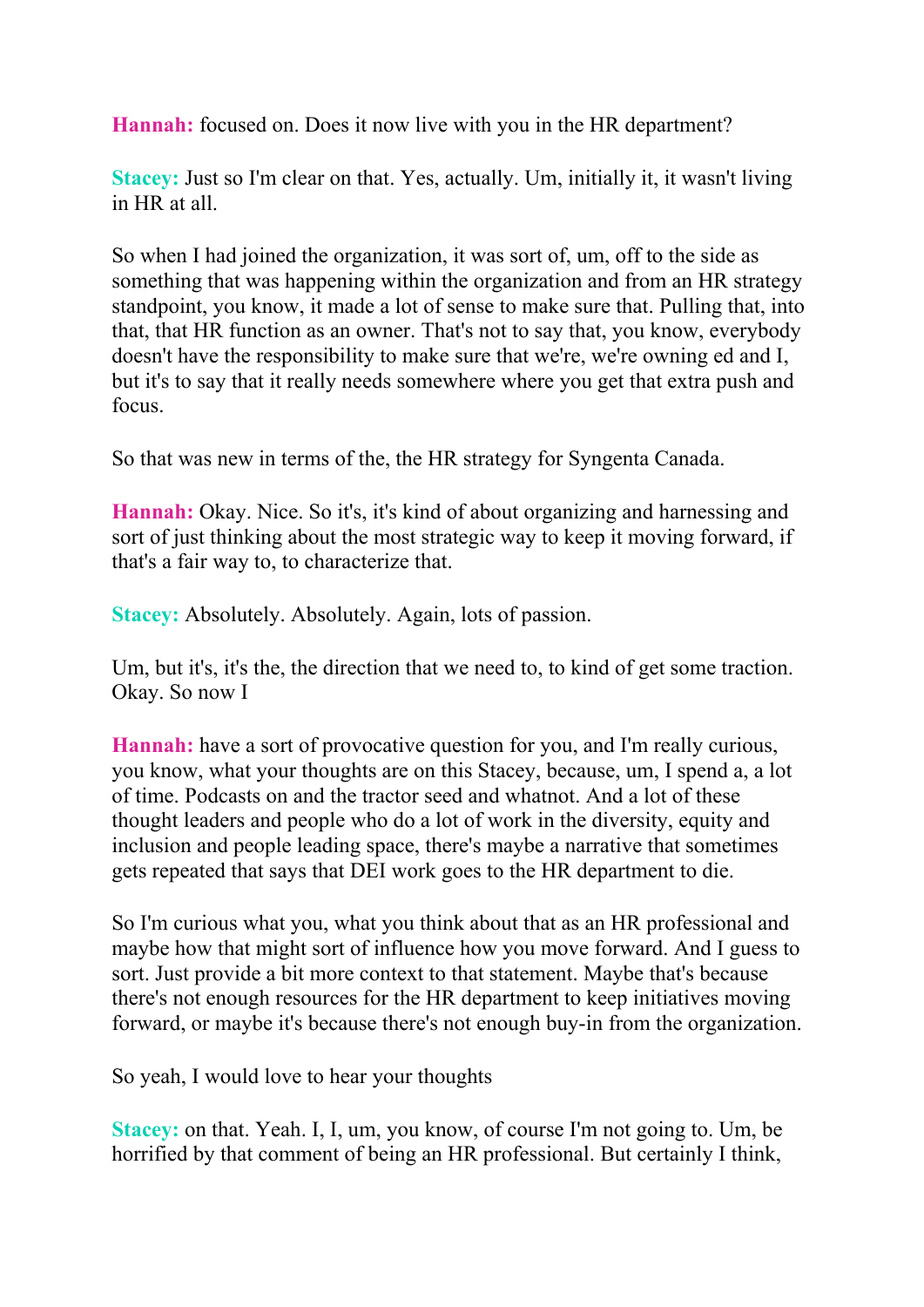you know, it's been my experience in the past that, uh, a lot of organizations, they sort of, you know, put that, uh, ed and I piece into HR and say you own it.

And so there's, there's a lack of accountability across the organization and, uh, Really, you cannot move the organization forward with just one department focused on it. And while, you know, I'm saying, Hey, we own the strategy now, which is fantastic, because it, it gives us, you know, the ability to shape and drive it forward.

The reality is that, um, you really need those senior leaders to buy in.

**Hannah:** Thank you for the summary Stacey that you gave. How this work is going to organize and keep Syngenta moving forward. So I'm curious to know what your advice would be for organizations who are also starting to organize and sort of officially come up with the strategy.

What would you say to someone or an organization that is on a parallel path of trying to move this forward? What's your best practical advice?

**Stacey:** Best practical advice is to have an actual written plan. I, I think, you know, you can have all the best intentions in the world of, of trying to, to push initiatives forward.

But until you have that plan, that's documented somewhere that that gives you that structure to follow. You're not going to accomplish much. Right. And, and it's funny like Dan and I have had these conversations back and forth about, you know, Hey, we have, we have this huge ambition, but. What do we need to achieve and, and truly leaders and different organizations that are on this path need to make sure that they're, they're writing this down.

So there's a level of accountability. Um, and so you can actually measure against where you've been to, where you're going.

**Hannah:** Yeah, that makes so much sense to me. And, you know, I'm thinking to sort of potentially parallel lines here. Farm management, Canada has done so much work to sort of put some power behind the numbers about when, you know, farmers are doing their own management planning, that the, the there's a sort of a statistical connection there between writing it down, keeping yourselves accountable.

So again, to me, it just makes so much sense that you would need to be doing that with diversity equity and inclusion strategies. Thinking about people,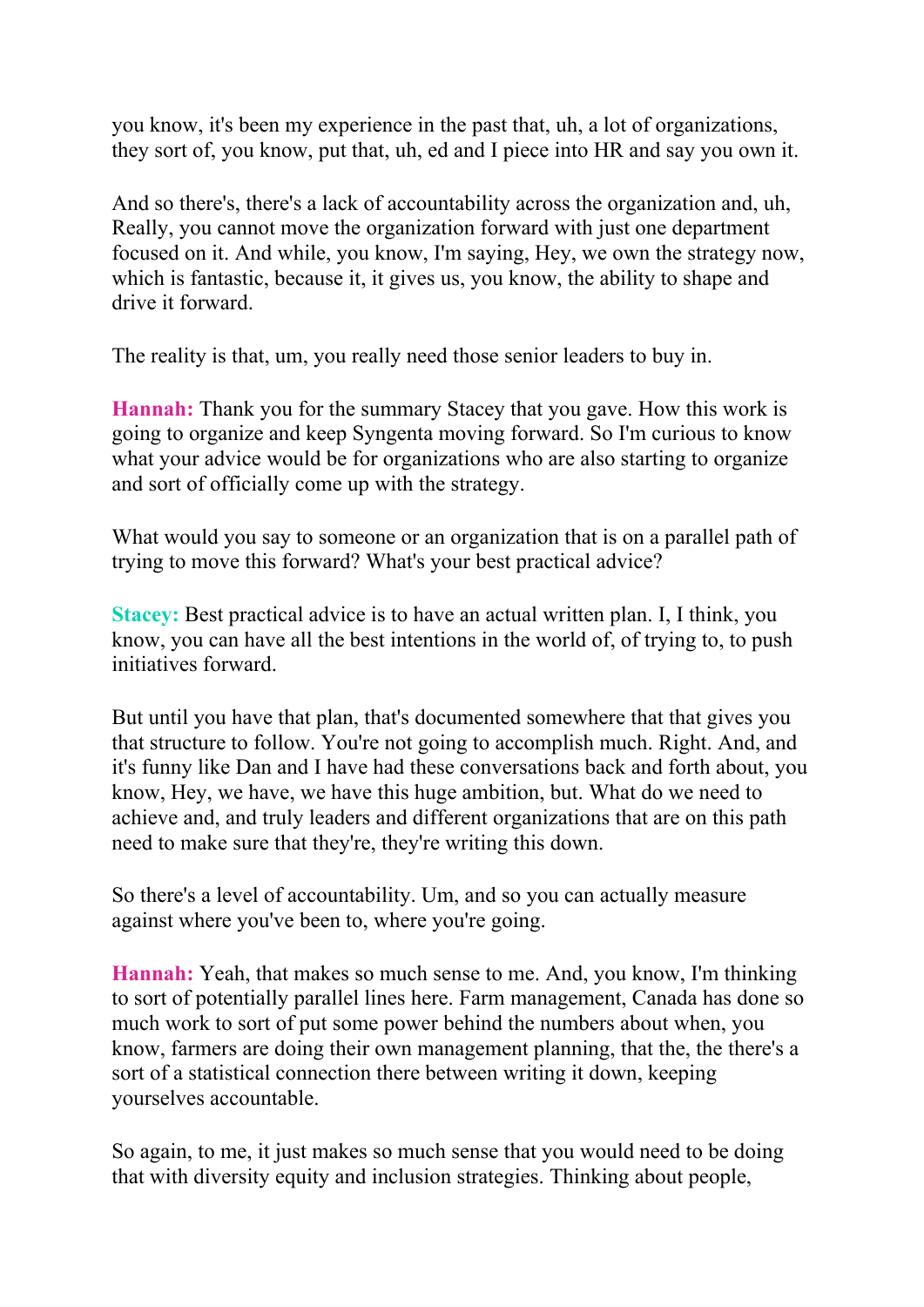managers and leaders in all sorts of companies from small to big organizations and family farmers of all sizes. What have you operationalized to become part of your standard hiring practices that have improved the diversity of the applications that you are seeing?

**Dan:** I think the first thing, when we think about those for any organization is similar to what Stacey said about writing things down. It's the intentional and commit. Um, if you really want to do it, you have to, um, an example of being intentional is setting goals of, of a slate that you want to interview. So I'm a big believer in hiring the best person for the job.

But I also understand that if you never push or try and have a diverse slate to interview, You'll never make any progress, hiring diverse candidates. Um, and so ensuring that you've got that diverse slate, um, to do, um, I think that's somewhere for, I know in the seeds organization we can do better.

We've done it a little bit and it's challenging yourself to stay on those areas and continue to do that. Um, I think is, is the one thing that is, um, That is a challenge. Um, I think for, for, as we think about talent, one thing that, um, I do, and, and some of my managers are we, we look for different talent all the time and we write down names, I'll take screenshots of Twitter things and different social media posts and say, isn't that an interesting, um, thought or that looks like an interesting person.

I might reach out to them whether we have a job posting or not just to connect and learn about the PE, learn about people and. That's been, I think, helpful and starts to build some connection before you have a job that's posted. And then I think when you do that, you also learn that, um, people might say I'm not qualified for that job.

It's pretty well documented, right? That women won't apply for jobs. If they don't feel like they're a hundred percent qualified or 110% qualified where a male might go. I'll give it a shot. Um, and so having some of those more intentional conversations with people to help them understand you are qualified.

Um, you know, you're seen as a person that's in a leadership spot and has some great qualifications get them into the interview panel. Think an area to for improvement would be to ensure we've got a. Panel that we've got our jobs screened to make sure there's nothing in there that might signal to somebody it's not for them.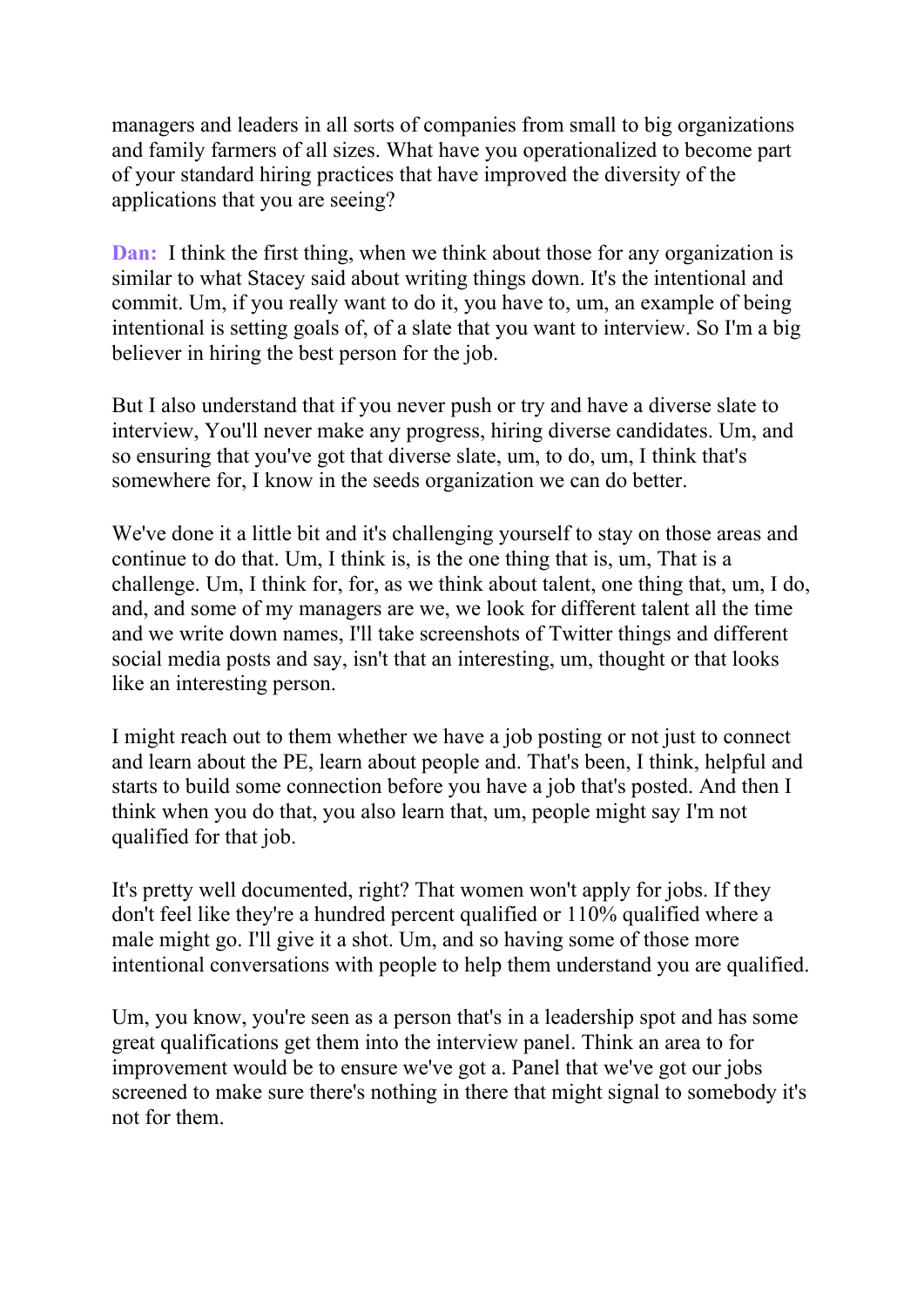Like there's a lot of things that we can continue to do, um, to make sure that we're making progress on that. But for me, it's that being intentional and committed and, um, holding yourself to that. So you can truly make, um, make progress. Thanks.

**Erin:** Thanks, Dan. Stacey, I wanted to follow up with a question for you about, about development opportunities.

And I think from my own perspective, too, as someone who's a people manager, but not an HR specialist, I don't have an HR department to lean on. So what professional development opportunities or training would you recommend for people like me, for people, managers or leaders that don't come from the world, the HR world proper.

**Stacey:** It, it's funny, you know, I've had discussions with different leaders in, in different businesses and, and even at Syngenta and you know, part of it is I look at it from a foundation standpoint, right? If you are outside of HR, there are certain pieces from a compliance standpoint that you really need to make sure you're achieving.

So you need to understand what the, the laws of the land are. Uh, number one in human, right. Employment standards. All of those types of things are going to be really important as a leader because you want make sure you're making good decisions. The other layer, which I think is equally important is that we're making sure that we're understanding, you know, things like unconscious bias that is, you know, going beyond just the, the fundamentals.

And I think it's really important as a leader because of all of the decisions you are going to be responsible for and the people that are in your care. So.

**Hannah:** The HR department, um, or the HR role, depending on which organization you're talking about, it can hold a lot of, uh, importance for people when they, you know, they first start a job.

And also it's probably the last place that they have contact when they're done in a job. So many organizations in agriculture and across Canada are doing this work to encourage inclusion and increase the efforts to build teams that are not homogenous in terms of experience and background. And they may have had some success.

So what work do you think that leaders and HR professionals need to do to make sure that they are equipped to respond well to employees or, or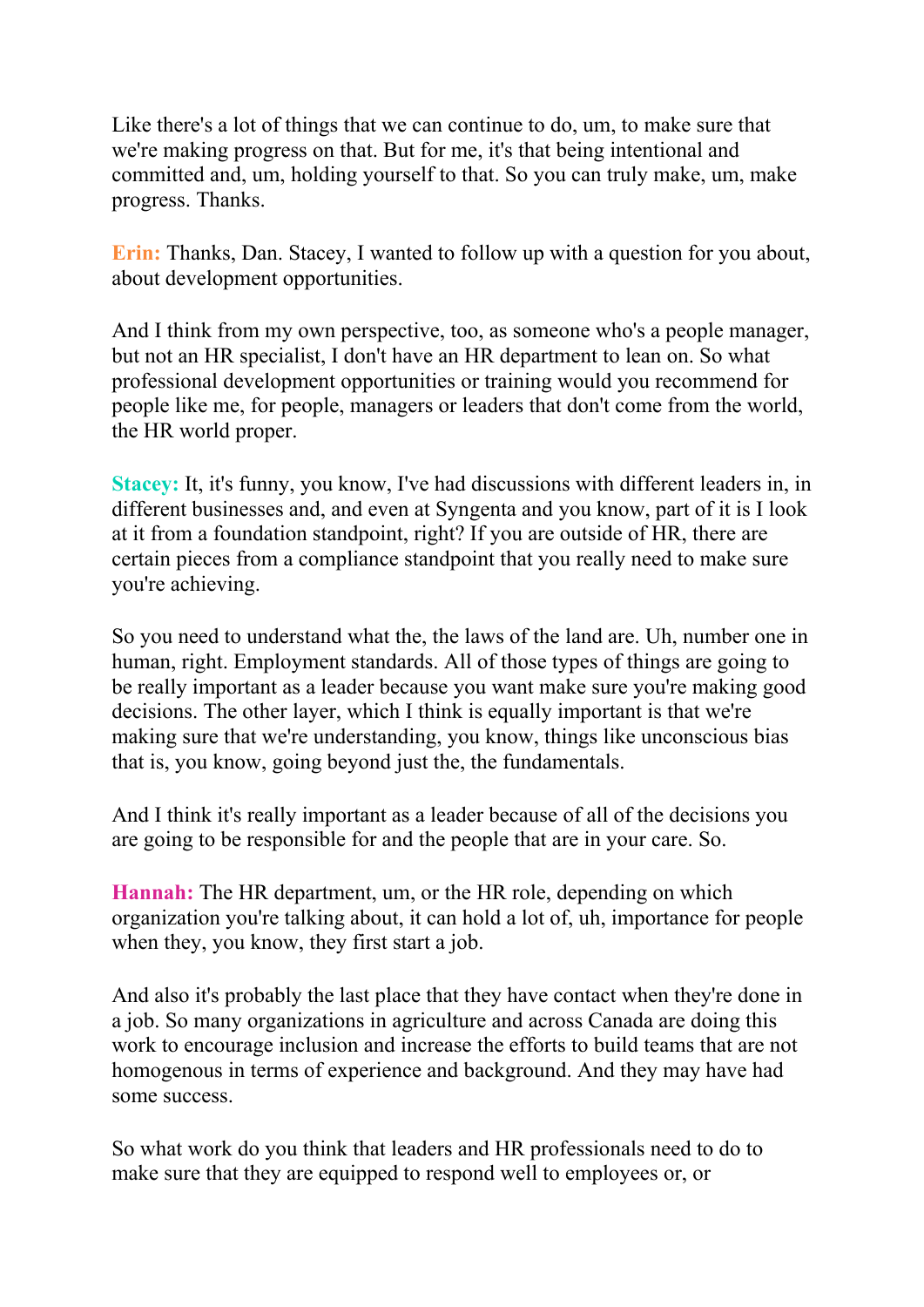colleagues, um, that may have different identities than what they do and to sort of. Give an example to kind of visualize what I'm thinking about, what if, um, a disabled employee or, uh, that maybe wheelchair user came to you with a, a problem.

And so that identity is very different than, um, the able bodied people potentially working in HR. So what kind of, um, recommendations would you make to those folks to think about ways that they can, you know, be prepared to respond?

**Stacey:** Absolutely. You know, uh, it's interesting. And, and I, you reflect on, on a lot of that in HR, because that's part of your, your role in terms of trying to make sure that you are, you're being inclusive in an organization and understand that not everybody is going to have the same experience.

You know, HR has the unique piece where we've got this other piece of education that we get, right. So part of that includes understanding kind of all of the, the compliance pieces in terms of human. And, and employment standards, like I mentioned before, but more than that, you've got things like, you know, um, awareness training and non-biased training.

And so having that in terms of your team being, being through that training session and understanding it and having that open dialogue, I think is critical. What's also important is, is this piece of making sure you're open, right? And, and not being afraid to have conversations. I think that that's vital and asking people, you know, how they feel or why they feel a certain way so that you can make sure that you truly understand what's going on rather than trying away from the conversation.

But the critical piece in terms of leadership, it would be understanding the fundamentals, right. In terms of, um, of bias.

**Hannah:** Understanding the fundamentals for sure. And, and I really, I think what you said about being open is important too, because I feel like the first thing you need to do is really, and try to understand it, empathetic to what that person is saying, because the experience could be so, so different from your own.

**Stacey:** Absolutely. Absolutely. And you know, and it's interesting when you, when you talk to people, you know, leaders, especially, they're always nervous about having these, these engaging conversations. And the reality is they need to be having these engaging conversations. They need to be a bit vulnerable to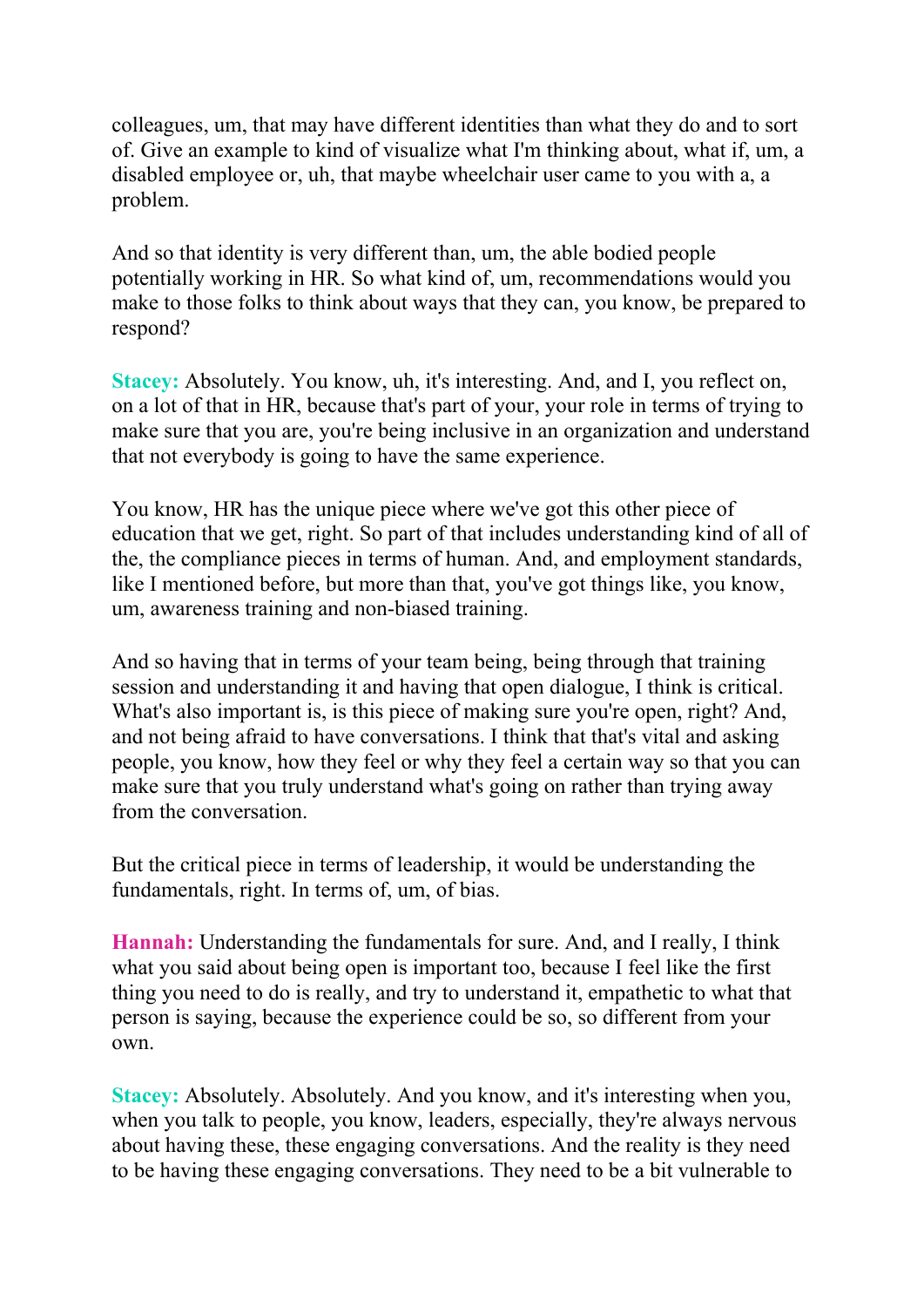make sure that they're making a connection so that they can actually make a difference.

**Erin:** Thanks Stacey. So I want thank you both for your, for your time today. This has been a great conversation, you know, to end us off. We were hoping if you could give us some sense, Dan, of, of where you think Syngenta is going to be going from here, what initiatives for you are, are top of mind right now that you want keep working on, on your journey towards inclusion.

And, and to that, I'll also add, you know, do you have any plans to, as you, as you talked about initially, some of the challenges associated with being on this journey, You know, do you have any plans to quantify and measure your progress, looking at measuring some of the strengths and what, if any gaps exist currently?

**Dan:** I'm going to leave the quantifying to Stacey because we've had a lot of conversations and she shared some stuff and, um, I think it's really important. That we do that. And we talk about it and mm-hmm Stacey can chat about that a little bit more. Um, because if you don't, if you don't measure, you'll never know if you're making progress.

Right. So I'll let Stacey talk about that. I I'm ex continue to be excited about, I think it's that balance of going fast and showing truly that things are happening and, um, the balance between grassroots and, and leadership and how we can all get there. Um, I suggest it doesn't have it all figured out, which is okay.

Right. We, we don't, I think we're doing really. Like, I'm super excited about all the things that we're doing. I think we need to do more. Um, but we, we also acknowledge we don't have it figured out and that's okay. Um, I think people would look sometimes and say, Hey, you've got it all figured out. Well, that is not true.

Um, we don't have it all figured out and, and. And it's and it's okay. So, uh, what I'm excited about, and we talked about the being in HR and being embedded in that comment of going to HR to die. Um, what I'm excited about the most, I think it's going our strategy and what we're doing. It's going to accelerate, um, and make things happen and not.

The opposite of, uh, what that quote of going to HR to die. I think it, it, um, will start to become embedded into everything that we do, um, even more, um, No pressure Stacey, but, uh, I, I, I think it's also, you know, when it was off on the